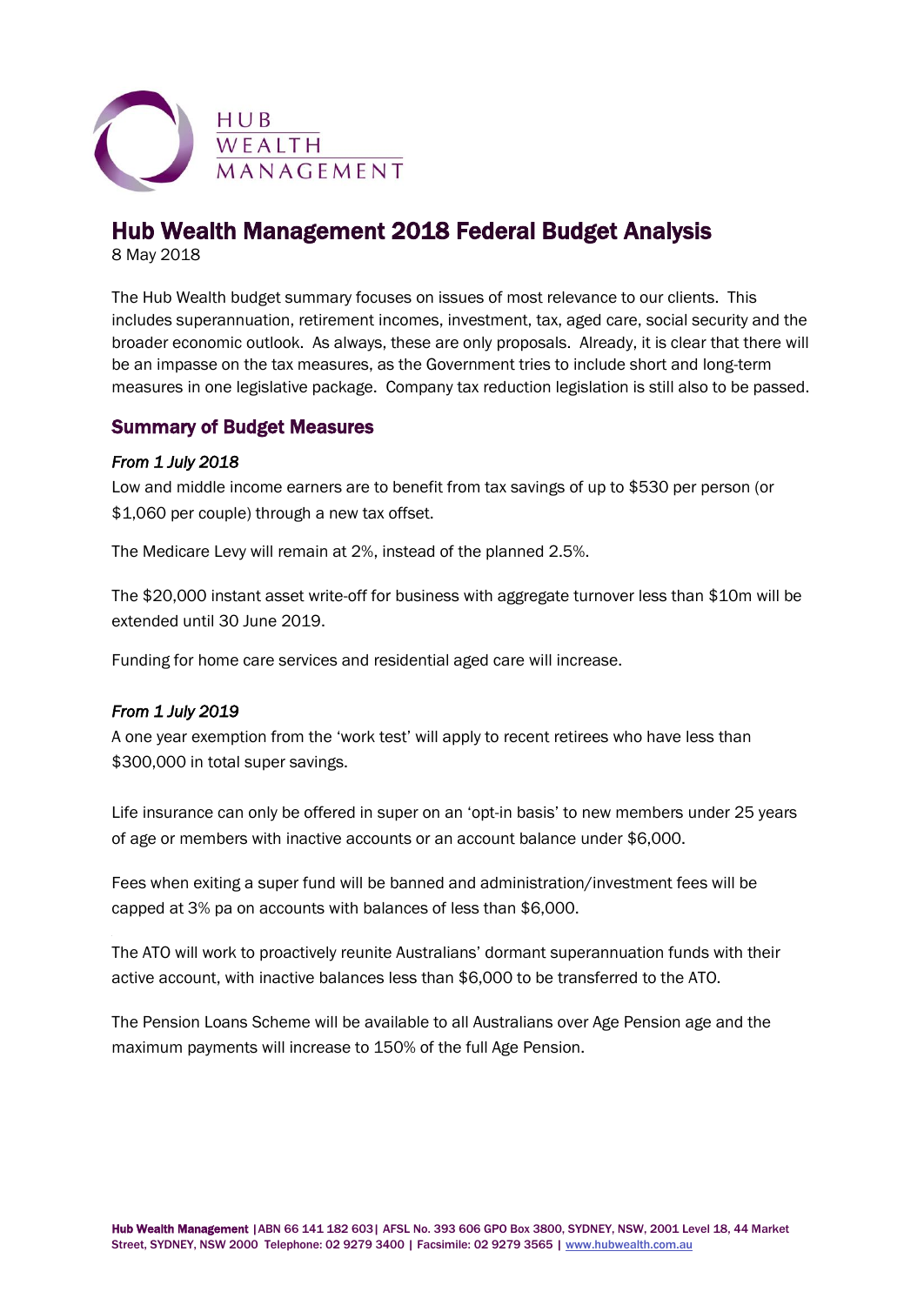

## Opportunities post 1 July 2018

There are some key opportunities announced in previous Federal Budgets that are already legislated to take effect on 1 July 2018. These include:

- $\triangleright$  People aged 65 or over can make 'downsizer' super contributions of up to \$300,000 from the proceeds of selling their home, regardless of super account balance.
- $\triangleright$  First home buyers who have made super contributions under the First Home Super Saver Scheme can access their money for eligible property purchases.
- $\triangleright$  Where the annual concessional contribution cap is not fully utilised, it may be possible to accrue unused amounts for use in subsequent financial years.

Further information on these opportunities can found later in this summary.

## **Taxation**

## Personal income tax savings

#### *Date of effect: From 1 July 2018*

Low and middle income earners will benefit from tax savings of up to \$530 per person (or \$1,060 per couple), via a series of changes to be implemented over seven years.

### Personal income tax thresholds

The income threshold at which the 32.5% marginal tax rate applies will progressively increase to \$200,000 by 1 July 2024.

| Table 1: Personal tax rates and thresholds      |                      |                            |                       |                      |  |
|-------------------------------------------------|----------------------|----------------------------|-----------------------|----------------------|--|
| Tax rate                                        | 2017/18              | Proposed income thresholds |                       |                      |  |
| (excluding<br>income<br>Medicare)<br>thresholds |                      | From 1/7/2018              | From 1/7/2022         | From 1/7/2024        |  |
| 0%                                              | $$0 - $18,200$       | $$0 - $18,200$             | $$0 - $18,200$        | $$0 - $18,200$       |  |
| 19%                                             | $$18,201 - $37,000$  | $$18,201 - $37,000$        | $$18,201 - $41,000$   | $$18,201 - $41,000$  |  |
| 32.5%                                           | \$37,001 - \$87,000  | \$37,001 - \$90,000        | $$41,001 - $120,000$  | \$41,001 - \$200,000 |  |
| 37%                                             | \$87,001 - \$180,000 | \$90,001 - \$180,000       | $$120,001 - $180,000$ | Not applicable       |  |
| 45%                                             | > \$180,000          | > \$180,000                | > \$180,000           | $>$ \$200,000        |  |

## Personal tax offsets

A Low and Middle Income Earners Tax Offset of up to \$530 will apply from 1 July 2018 to 30 June 2022. From 1 July 2022, the Low Income Tax Offset will increase from \$445 to \$645.

#### Personal tax savings

Table 2 below illustrates the tax payable in future financial years (and the potential tax savings compared to 2017/18) for a range of taxable incomes. These figures take into account the proposed personal income threshold and tax offset changes.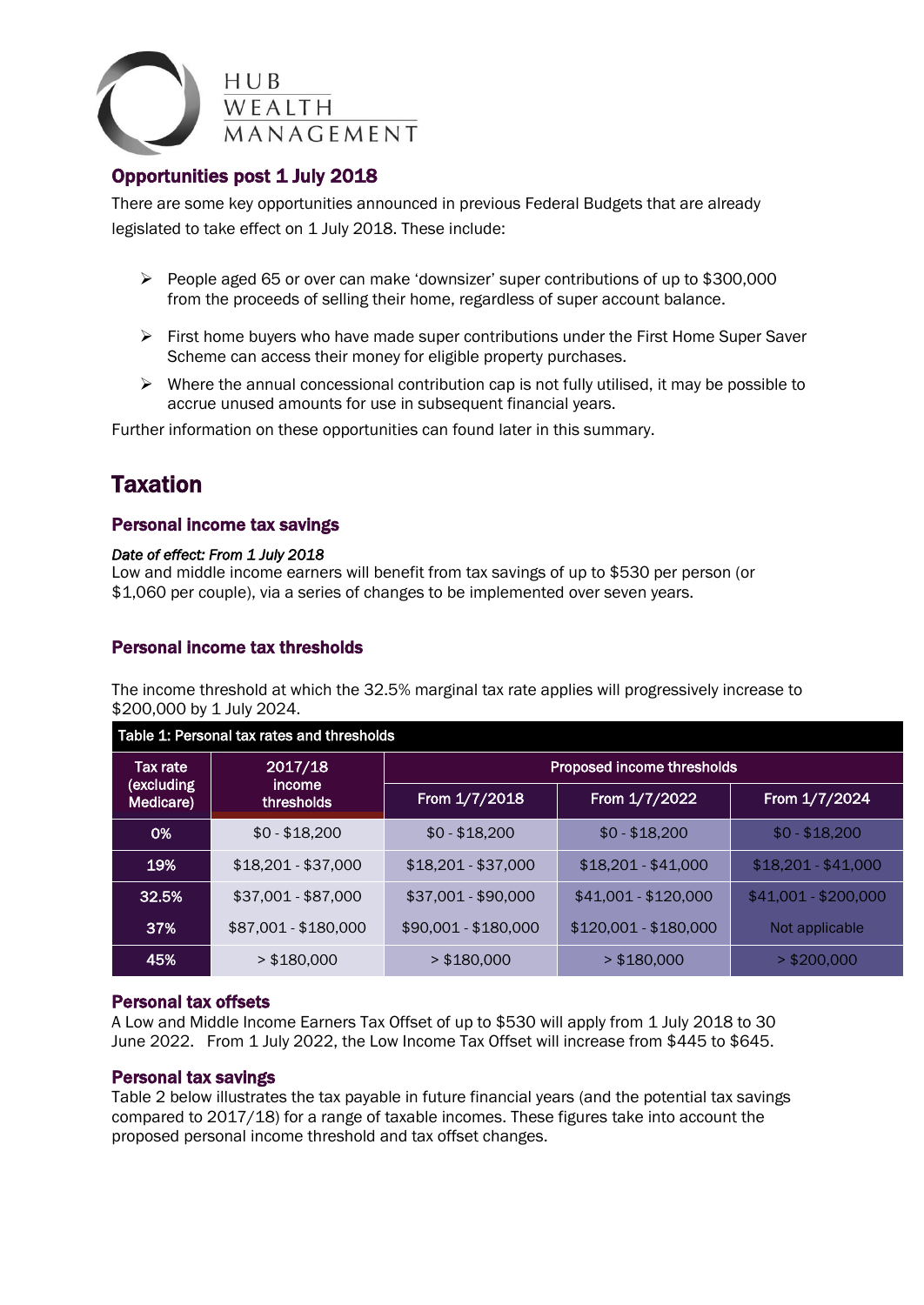

H U B<br>W E A L T H<br>M A N A G E M E N T

| Table 2: Tax payable and potential savings |                           |               |           |               |           |               |           |
|--------------------------------------------|---------------------------|---------------|-----------|---------------|-----------|---------------|-----------|
| <b>Taxable</b>                             | Tax payable<br>in 2017/18 | From 1/7/2018 |           | From 1/7/2022 |           | From 1/7/2024 |           |
| income                                     |                           | Tax payable   | Tax saved | Tax payable   | Tax saved | Tax payable   | Tax saved |
| \$40,000                                   | \$4.947                   | \$4,657       | \$290     | \$4,492       | \$455     | \$4,492       | \$455     |
| \$80,000                                   | \$19.147                  | \$18,617      | \$530     | \$18,607      | \$540     | \$18,607      | \$540     |
| \$120,000                                  | \$34.432                  | \$34,217      | \$215     | \$32,407      | \$2,025   | \$32,407      | \$2,025   |
| \$160,000                                  | \$50.032                  | \$49,897      | \$135     | \$48,007      | \$2,025   | \$46,207      | \$3,825   |
| \$200,000                                  | \$67,232                  | \$67,097      | \$135     | \$65,207      | \$2,025   | \$60,007      | \$7,225   |

### Medicare levy to stay at 2%

The previously proposed increase in the Medicare levy to 2.5% from 1 July 2019 has been abandoned.

## Increasing the Medicare Levy Low-Income Thresholds

## *Date of Effect: 1 July 2018*

The Government will increase the Medicare levy low-income thresholds for singles, families, seniors and pensioners from the 2018/19 income year. The table below summarises the changes.

|                                               | 2016/17 | 2017/18 |
|-----------------------------------------------|---------|---------|
| <b>Single</b>                                 | 21,655  | 21,980  |
| Single eligible for SATO                      | 34,244  | 34,758  |
| Family                                        | 36.541  | 37,089  |
| Couple eligible for SATO                      | 47,670  | 48,385  |
| Additional threshold for each dependent child | 3,356   | 3,406   |

## Extension of instant asset write off

## *Date of effect: 1 July 2018*

Small businesses with turnover of less than \$10 million will be able to immediately write-off newly acquired eligible assets valued at less than \$20,000 for a further 12 months.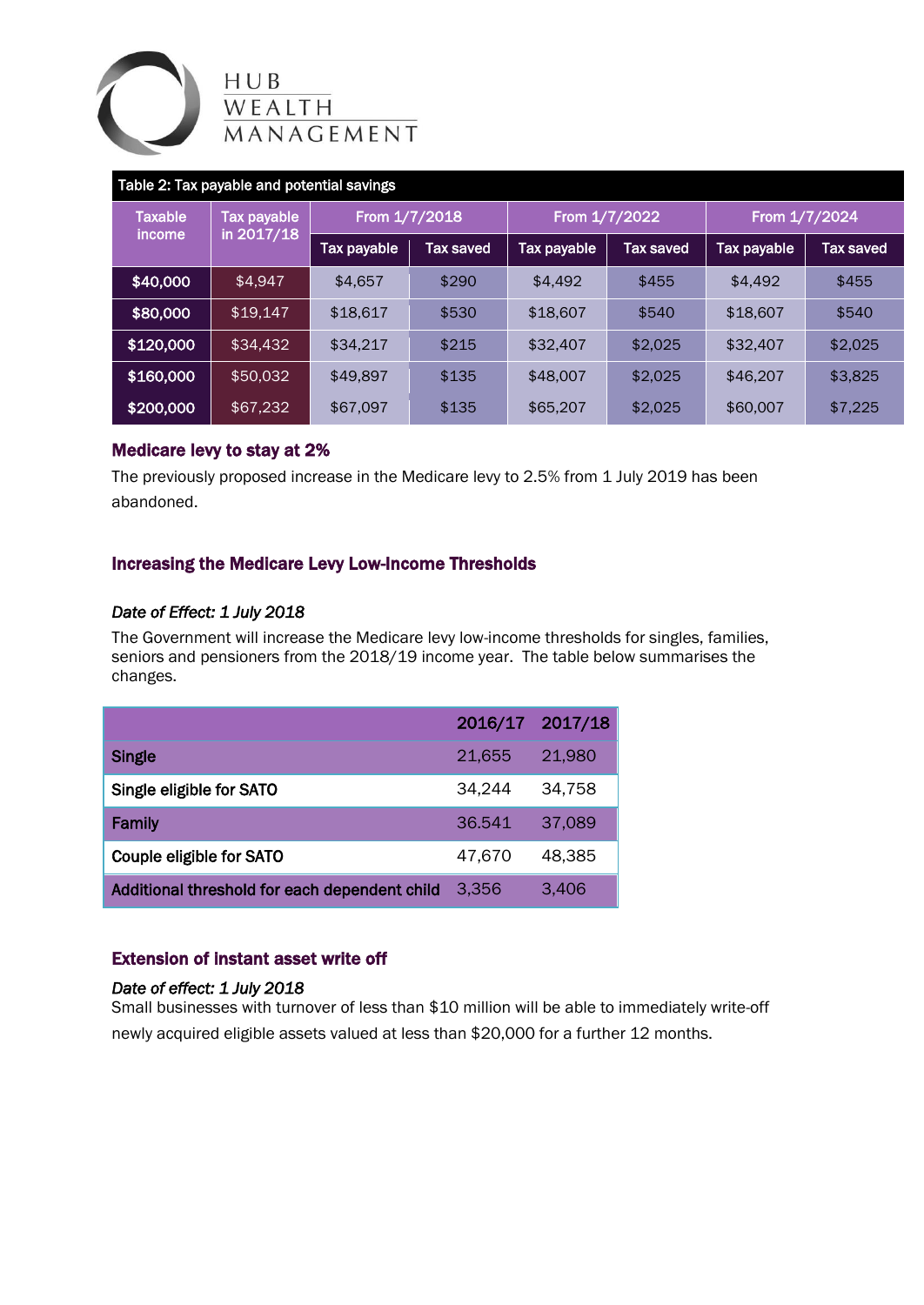

## Tax Integrity Measure for Testamentary Trusts

#### *Date of effect: 1 July 2019*

The Government has announced that concessional tax rates for minors who receive income from testamentary trusts will be limited to income derived from income or assets in the original deceased estate. The aim is to prevent minors having the benefit of adult marginal tax rates from assets transferred into the trust that are unrelated to the deceased estate.

#### Introduction of an economy-wide cash payment limit.

## *Date of effect: 1 July 2019*

The Government will introduce a limit of \$10,000 for cash payments made to businesses for goods and services. Currently, large undocumented cash payments can be used to avoid tax or to launder money from criminal activity. Payments over the threshold will need to be made either electronically or by cheque.

## Superannuation

#### Work test exemption for retirees

## *Date of effect: 1 July 2019*

A person aged 65 to 74 is currently able to make contributions to superannuation if the 'work test' has been satisfied (i.e. they have worked at least 40 hours in 30 consecutive days) in the financial year the contribution is made.

A one year exemption from the work test will apply to older Australians who have less than \$300,000 in total super savings. This exemption will apply to the financial year following the last year the work test was satisfied. This will allow an additional period of time for those eligible to contribute to superannuation.

#### Insurance in super

#### *Date of effect: 1 July 2019*

In many super funds, including MySuper and employer funds, insurance is offered as a default option. It's proposed that members will need to 'opt-in' for insurance where they:

- $\blacktriangleright$  have a balance less than \$6,000
- $\geq$  are new members under age 25, or
- $\triangleright$  have an account with no contribution in 13 months that is considered inactive.

#### Protection for small super balances

#### *Date of effect: 1 July 2019*

Measures will be introduced to reduce the impact of fees on low super balances and focus on returning lost super to members.

Protection will be provided to super accounts by limiting administration and investment fees to a

3% annual cap. This cap will apply to accounts with balances below \$6,000.

Exit fees will also be banned on all super accounts.

A \$6,000 threshold will apply to inactive accounts. These accounts will need to be transferred to the ATO. The ATO will increase data matching activities to return amounts to active accounts held by members.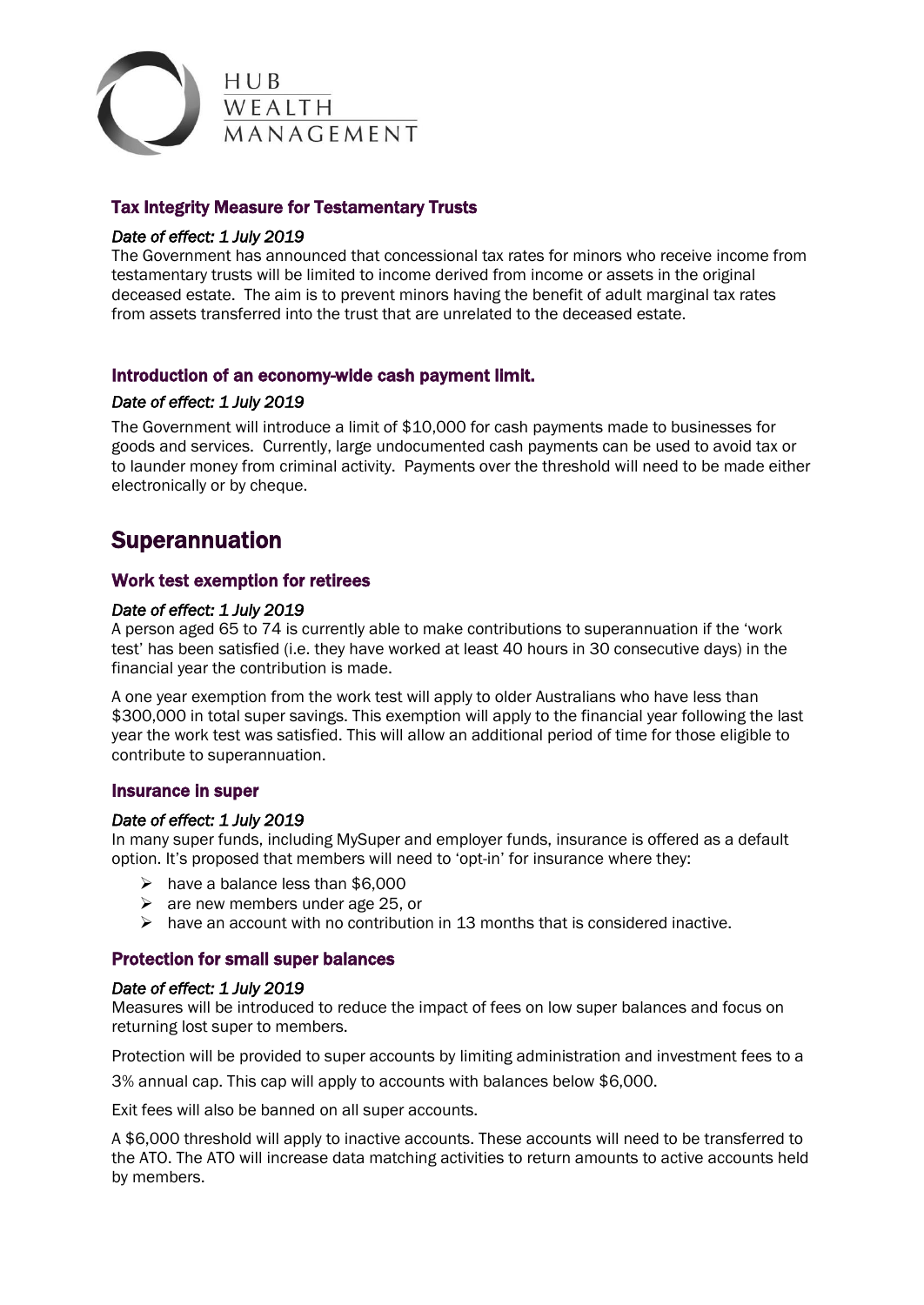

## Personal deductions

## *Date of effect: 1 July 2018*

The ATO will develop new compliance processes for taxpayers claiming a deduction for personal superannuation contributions. This includes raising awareness regarding the necessary steps, including lodging a 'notice of intent to claim a tax deduction' form with the super fund trustee.

Comment: this is already a part of Hub Wealth and SSW Superwrap processes.

#### Inadvertent concessional cap breaches

#### *Date of effect: 1 July 2018*

Employers are required to pay Superannuation Guarantee (SG) based on an individual employee's income. For some individuals this means their concessional contribution cap is breached by the total of multiple employers' compulsory contributions.

Individuals who have a total income exceeding \$263,157 p,a, and multiple employers will have the option to elect to no longer have SG contributions paid on certain income from their employer. This overcomes the inadvertent breach of the concessional contribution cap and associated tax penalties.

#### SMSF increase in member numbers

#### *Date of effect: 1 July 2019*

Self-managed superannuation funds (SMSFs) are limited to having four members. This threshold will increase to six to provide greater flexibility and allow families, for example, to all be members of the same SMSF.

Comment: the impact is likely to be minimal, as only 7% of SMSFs have more than 2 members currently.

## SMSF three-year audit cycle

#### *Date of effect: 1 July 2019*

SMSFs with a history of good record-keeping and compliance will move from providing an audit on an annual basis to a three-yearly cycle. Eligible SMSFs will be those with a history of three consecutive years of clear audit reports and have lodged annual returns on time.

Comment: this seems counter-intuitive at a time when SMSF compliance is under scrutiny.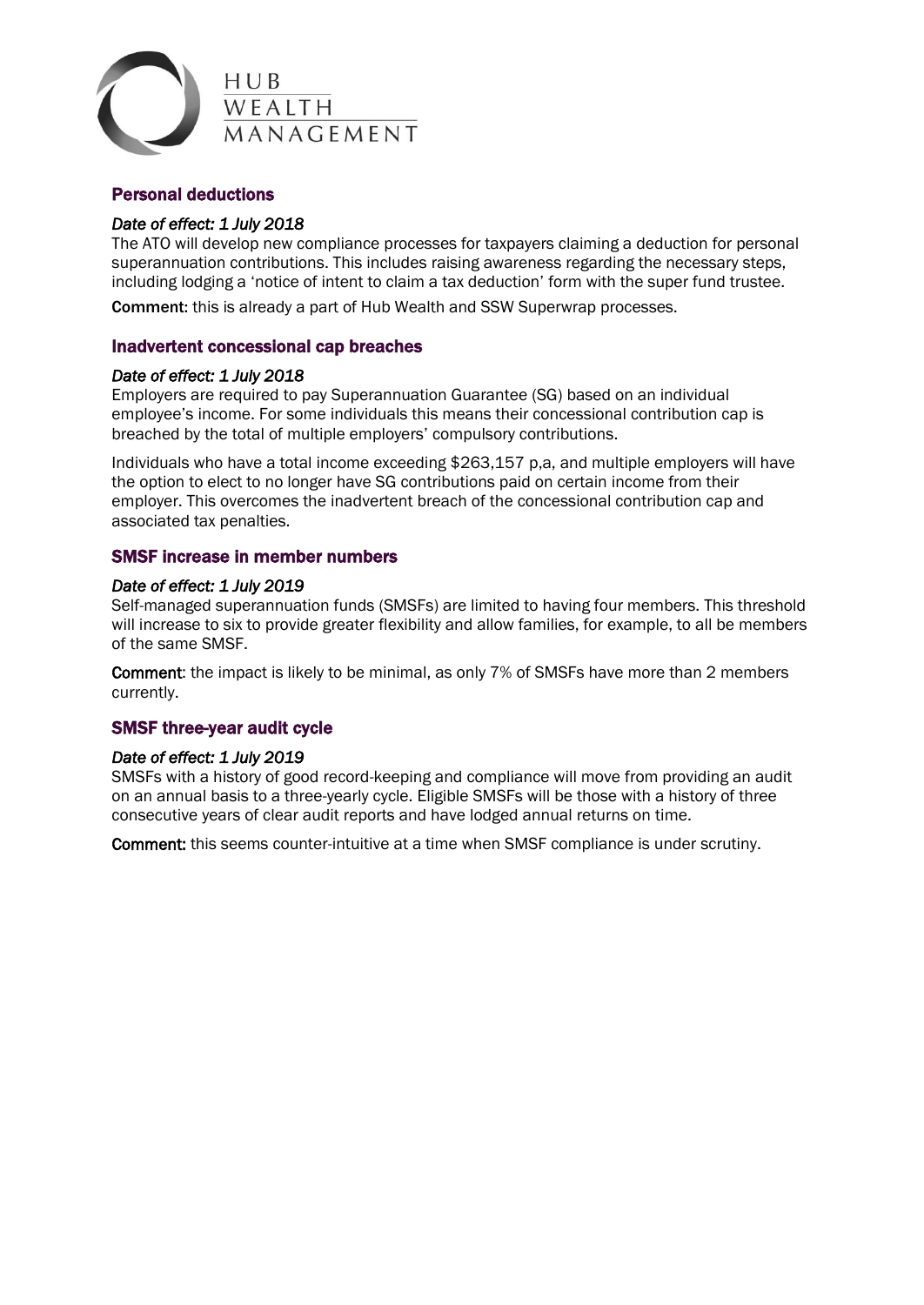

# Social Security

## Pension Loans Scheme

## *Date of effect: 1 July 2019*

The Pension Loans Scheme allows eligible individuals to access some of the equity in the home or other property via a Government loan, which is advanced in fortnightly instalments.

This scheme will be available to all Australians over Age Pension age and the maximum loan payments will increase to 150% of the full Age Pension. Eligibility will continue to limited by the value of the property used as loan security.

The following table summarises the payment ranges for singles and couples based on current rates, where the full pension and no pension is available.

| Table 3: Pension Loans Scheme payment range |                          |                        |  |  |
|---------------------------------------------|--------------------------|------------------------|--|--|
|                                             | Full pension entitlement | No pension entitlement |  |  |
| Single                                      | \$11,799                 | \$35,397               |  |  |
| Couple<br>combined                          | \$17,787                 | \$53,360               |  |  |

## Work Bonus

#### *Date of effect: 1 July 2019*

Under the Work Bonus, the first \$300 per fortnight (currently \$250) of employment income will not count when calculating Age Pension entitlements under the income test.

Self-employed retirees will be able to access the scheme for the first time.

A 'personal exertion test' will ensure the bonus only applies to income earned from paid work.

Any unused Work Bonus (up to a total of \$7,800 pa) can continue to be accrued to reduce assessable employment income in a future period.

## Means-testing of certain lifetime income streams

#### *Date of effect: 1 July 2019*

Favourable social security rules will be introduced to encourage the development and use of income products that will help retirees reduce the risk of outliving their savings.

Only 60% of the amount initially invested in these 'lifetime income streams' will be assessed under the assets test. This concession will apply until the account holder is 84 (or for a minimum of five years). After this time, only 30% will be assessed for the rest of the person's life. Also, only 60% of the income payments will be assessed under the income test.

## Means testing of Carers Allowance

#### *Date of effect: To be confirmed by Government*

As previously announced, the Carer Allowance and Carer Allowance (child) Health Care Card will be income tested. Households earning over \$250,000 won't be eligible. Both existing and new recipients of Carer Allowance will need to meet this income test.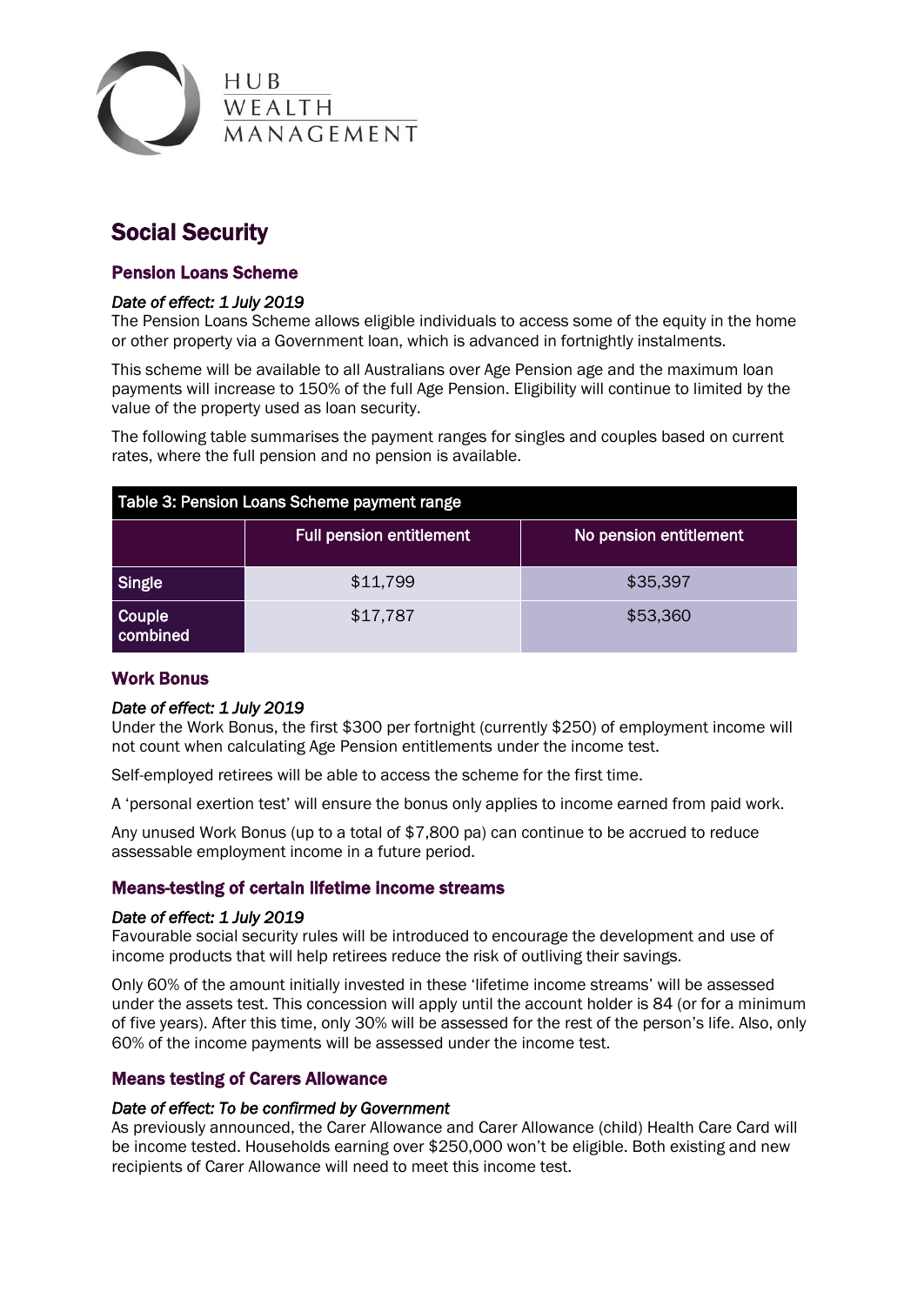

## Aged care

## Protecting older Australians *Date of effect: 1 July 2018*

The Government will provide \$22 million over five years to protect the rights of older Australians and protect them from abuse. The Government will also work with the states to develop a nationally consistent legal framework and establish a National Register of Enduring Powers of Attorney.

A new Aged Care Quality and Safety Commission will be established from 1 January 2019 to combine the functions of the existing Aged Care Quality Agency, Aged Care Complaints Commissioner and, from January 2020, the aged care functions of the Department of Health.

## Additional funding for aged care

## *Date of effect: 1 July 2018*

Funding for home care services and residential aged care will increase, including:

- $\geq 14,000$  new home care packages over four years
- $\geq 13,500$  new residential aged care places, and
- $\triangleright$  grants for aged care facilities in rural, regional and remote areas.

The Government will combine the Residential Care and Home Care Programs from 1 July 2018 to provide greater flexibility to respond to changes in demand for residential aged care places and home care packages.

## Providing better access to and quality of aged care

The Government announced various measures to improve aged care access and understanding. They include:

- Improvements to MyAgedCare website to provide better information and easier access for clients and service providers;
- $\triangleright$  Introduction of face-to-face services and outreach services to help older clients and their families make informed choices about their aged care needs;
- $\triangleright$  Simplification of the process for entry to aged care and creation of a short form for the means test.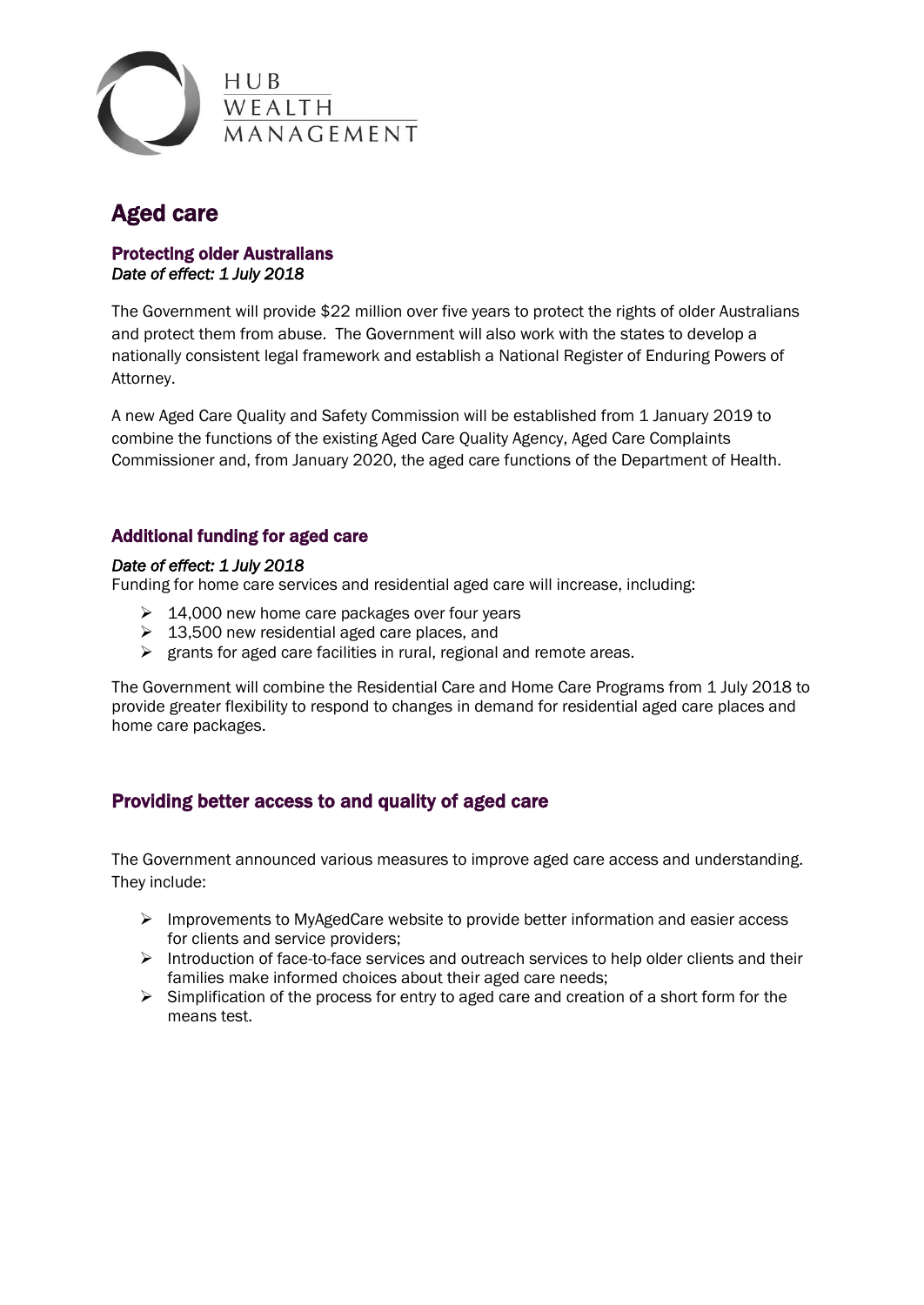

# Legislated super changes post 1 July 2018

## Downsizer contributions

Individuals aged 65 or older may be able to make super contributions of up to \$300,000 (or \$600,000 per couple) from 1 July 2018 when selling their home.

These contributions, known as 'downsizer contributions' can be made without having to meet a 'work test' or 'total super balance test' and they don't count towards the contribution caps. However, they must be made with 90 days of settlement and a tax deduction can't be claimed.

The property must have been owned for at least 10 years and have been the main residence at some time during this period.

#### First home super saver scheme - access

First home buyers who have made super contributions under the First Home Super Saver Scheme (FHSSS) can access their money from 1 July 2018.

The FHSSS started on 1 July 2017 and allows eligible first home buyers to save a deposit in the concessionally taxed superannuation system. Contributions of up to \$15,000 per year (and a total of \$30,000) can be made and they count towards the relevant contribution cap.

#### Catch-up concessional contributions

Where the annual concessional contribution (CC) cap is not fully utilised from 1 July 2018, it may be possible to accrue unused amounts for use in subsequent financial years.

The CC cap is currently \$25,000 p.a.(1) Counted towards this limit are all employer contributions (including super guarantee and salary sacrifice), personal tax deductible contributions and certain other amounts.

Unused cap amounts can be accrued for up to five financial years. 2019/20 is the first financial year it will be possible to use carried forward amounts.

To be eligible, individuals cannot have a total super balance exceeding \$500,000 on the previous 30 June.

This measure could help those with broken work patterns and competing financial commitments to better utilise the CC cap. It could also help to manage tax and get more money into super when selling assets that result in a capital gain.

1. This cap applies in FY 2017/18 and 2018/19. It may be indexed in future financial years.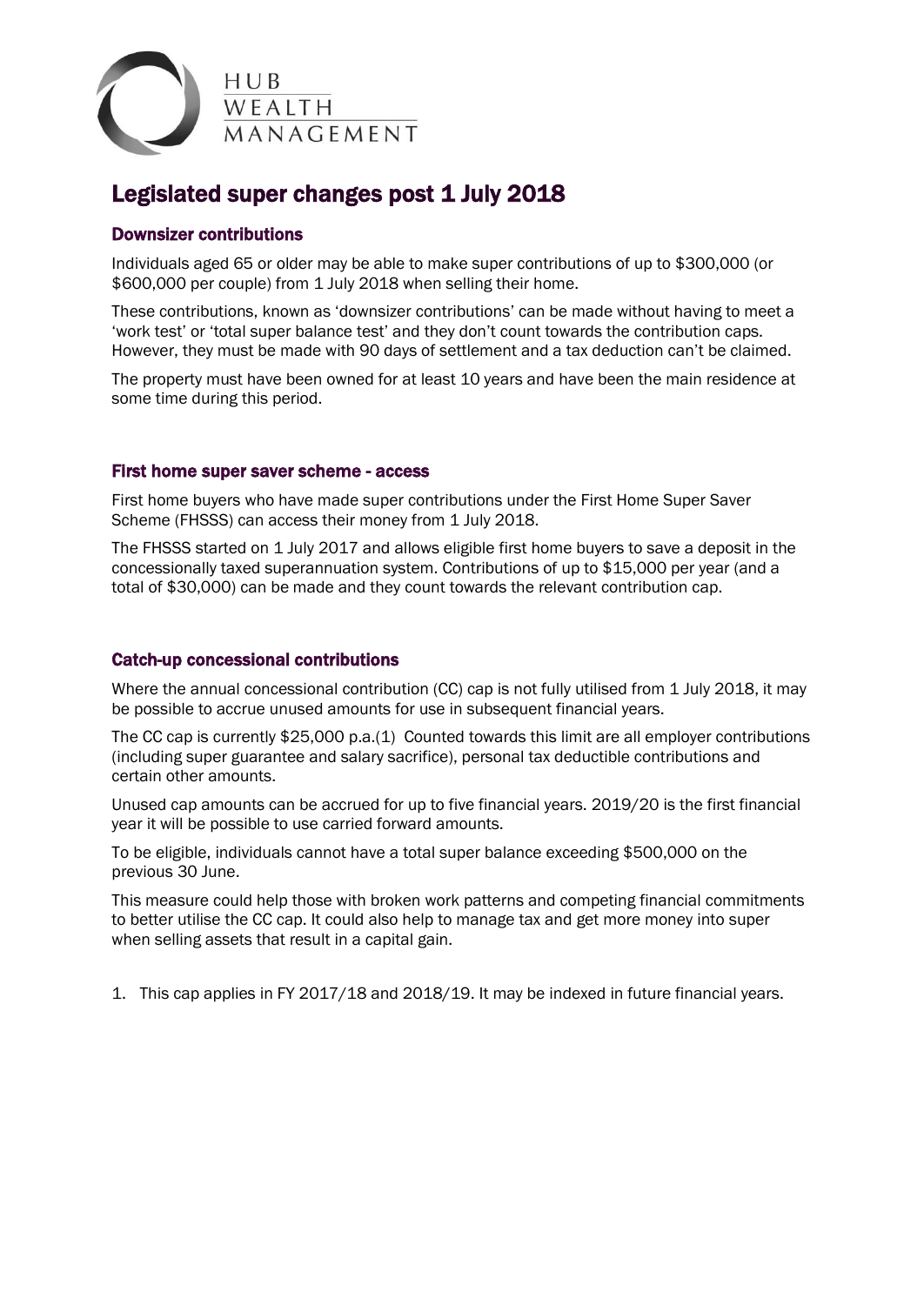

# Budget and Economic Forecasts

The 2018/19 budget is entitled "A Plan for A Stronger Economy". The background is the table below, showing that a record 1,000 jobs per day were created in 2017.



Source: ABS cat. no. 6202.0.

The headline Budget estimates are:

- $\triangleright$  A Budget deficit in 2018-2019 of \$14.5 billion, the lowest in a decade.
- $\triangleright$  A Budget surplus of \$2.2 billion in 2019-2020, a surplus a year ahead of expected in last year's Budget. Larger surpluses are forecast to follow.
- $\triangleright$  Government spending at 24.7% of GDP, while taxes will stay at the 23.9% of GDP that this Government calls a 'policy speed limit'. It needs an equivalent for spending.
- $\triangleright$  Net debt of \$349 billion with a servicing cost of \$14 billion is forecast to peak this year as a share of national income

The Government has focussed the politics on the improvements in the annual deficit, but it's only with surpluses that debt is repaid. They believe net debt peaked in 2017-2018 at 18.6% of GDP and gross debt will be \$126 billion less by 2027-2028. Achievement of these surpluses will take a lot of spending restraint over successive governments.

The other Budget aggregates for 2018-2019 include:

- $\triangleright$  CPI increase of 2.25% (up from 2% for 2017-2018)
- $\triangleright$  Unemployment rate of 5.25% (down from 5.5%). This may mean that wages growth remains subdued, but the budget forecasts assumes wages will increase by more than 3% in 2019/20
- Real GDP 3% (up from 2.75%), slightly below the 3.25% forecast of the Reserve Bank.

#### Overall, the Australian economy and budget outcomes will continue to be significantly impacted by global economic and trade developments.